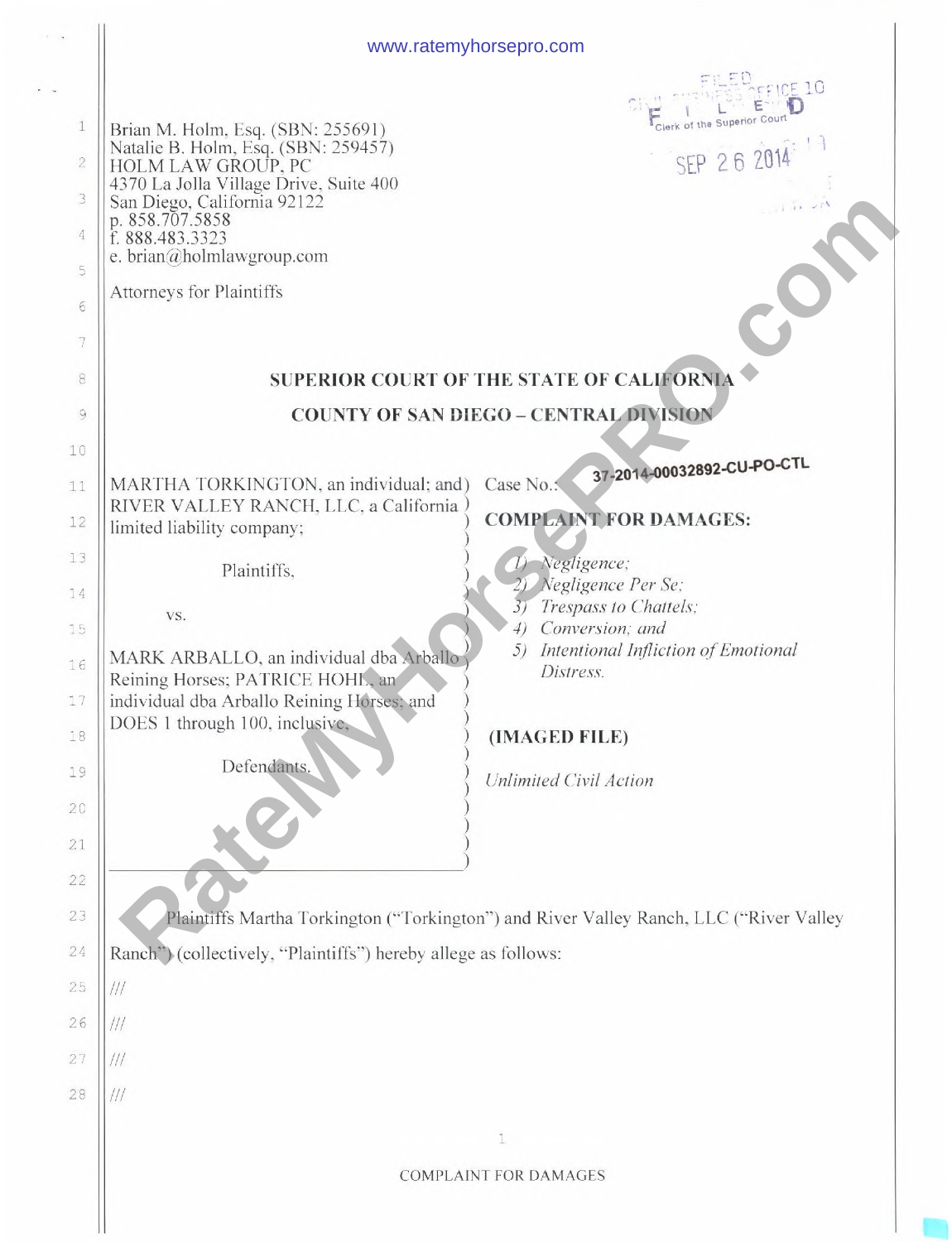### PARTIES

1. Torkington is and, at all times relevant herein, was an individual residing in the State of California, County of San Diego.

2. River Valley Ranch is a California limited iability company that, at all times relevant herein, conducted business in the State of California, County of San Diego. Torkington is a managing member River Valley Ranch.

3. Defendant Mark Arballo ("Arballo") is an individual and was, at all relevant times herein, residing in the State of California, County of San Diego. Plaintiffs are informed and believe and allege thereon that, after the happenings discussed below, Arballo moved away from San Diego County and now resides in the State of North Carolina, County of Nash.

4. Defendant Patrice Hohl ("Hohl") was, at all relevant times herein, an individual residing in the State of California, County of San Diego. Plaintiffs are informed and believe and allege thereon that, after the happenings discussed below, Hohl left San Diego County and now resides in the State of North Carolina, County of Nash. Plaintiffs are further informed and believe that defendants Hohl and Arballo are romantically involved.

5. Plaintiffs are informed and believe and thereon allege that Arballo Reining Horses is a foreign business entity, an unregistered fictitious business name, or a general partnership used by Arballo and Hohl to operate their joint horse training business.

6. Plaintiffs are ignorant of the true names and capacities of the Defendants sued herein as Does 1 to 100, inclusive, and therefore sue these Defendants by such fictitious names. Plaintiffs will amend this complaint to allege their true names and capacities when ascertained. Plaintiffs allege that fictitiously named DOES 1 to 100 authorized, participated in, consented to, and otherwise ratified Defendants' (including each others') actions and inactions herein alleged. California, County of San Diego.<br>
2. River Valley Ranch is a California limited lability company that, at all times relevant<br>
Retein, conducted business in the State of California, County of San Diego. Torkington is a mana

7. Defendants were agents, servants, representatives, partners, joint venturers, affiliates, parents, subsidiaries, and/or employees of each other in the acts and/or omissions herein alleged. Defendants were acting within the course and scope of their authority as such agents, servants, representatives, partners, joint venturers, alter-egos, affiliates, parents, subsidiaries, and/or employees /II

**• f** 

 $\mathbf{1}$ 

### COMPLAINT FOR DAMAGES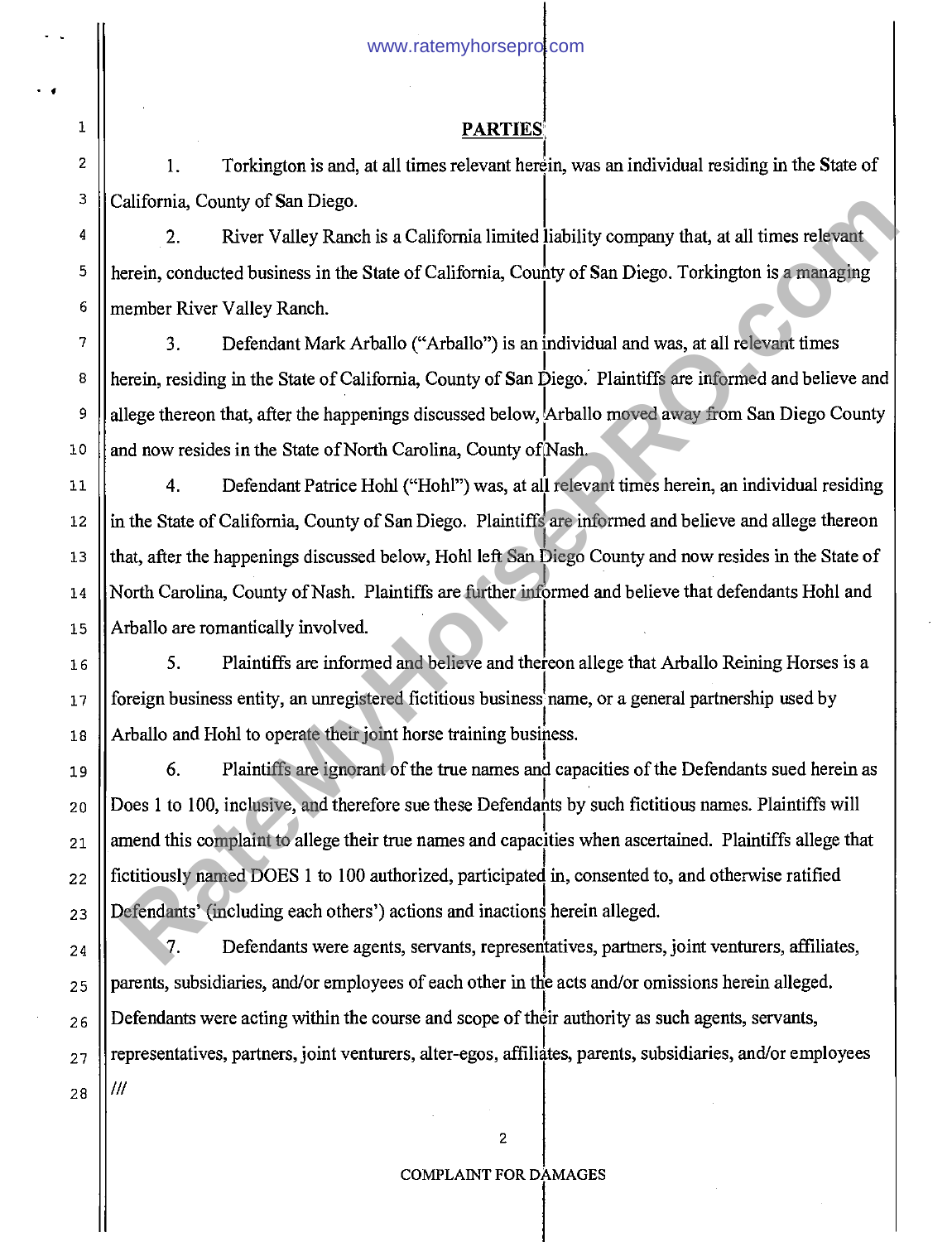with permission and consent of each other. Particularly, Hohl and Arballo were acting on behalf of themselves, each other, and the named entity defendants at all times relevant to this complaint.

8. At all times mentioned herein, each of the Defendants acted as alter ego of the remaining defendants and acted within the course and scope of such alter ego relationship, with the permission, consent, and ratification of the other defendants. Recognition of the privilege of separate corporate existences would promote injustice because Defendants have commingled their assets with one another, diverted assets to and from one another, and created such a unity of ownership that separate identities among Defendants have ceased. The corporate entities are controlled by the individual defendants and are mere alter egos instrumentalities of those individuals. 8. At all times mentioned herein, each of the Defendants acted as after ego of the remaining<br>effendants and eated within the course and scope of such alter ego colutionship, with the permission<br>onsent, and ratification of

### **JURISDICTION AND VENUE**

9. This court has jurisdiction over the Defendants since their actions giving rise to the claims below occurred in the State of California, County of San Diego. Venue is proper because the actions giving rise to the claims herein transpired within ZIP code 92154.

# **COMMON FACTUAL ALLEGATIONS**

10. River Valley Ranch operates a ranch in San Diego County that provides a variety of equestrian services. As part of its ranching business, River Valley Ranch contracts with several horse trainers who are permitted to use and enjoy River Valley Ranch's premises to conduct their training businesses.

11. Around February 2011, River Valley Ranch entered into an agreement with Defendants allowing Defendants to operate their business, Arballo Reining Horses, on River Valley Ranch's premises. The agreement is memorialized in several emails. In addition, Defendants were given the right use and enjoy a residence on the ranch. Instead of paying monthly rent, Defendants agreed to train Plaintiffs' horses that were stabled at the ranch, including Torkington's prize horse, Bella Gunnabe Gifted (hereafter "Bella").

12. Bella came from a highly sought after bloodline. Bella's sire was Colonel's Smoking Gun, who was a \$5 Million sire and was known worldwide simply as "Gunner." Gunner is an inductee into the National Reining Horse Association Hall of Fame! When she purchased Bella as a foal, Torkington expected to generate substantial income from Bella because of her pedigree by breeding

 $\mathbf 1$ 

 $\overline{c}$ 

3

#### COMPLAINT FOR DAMAGES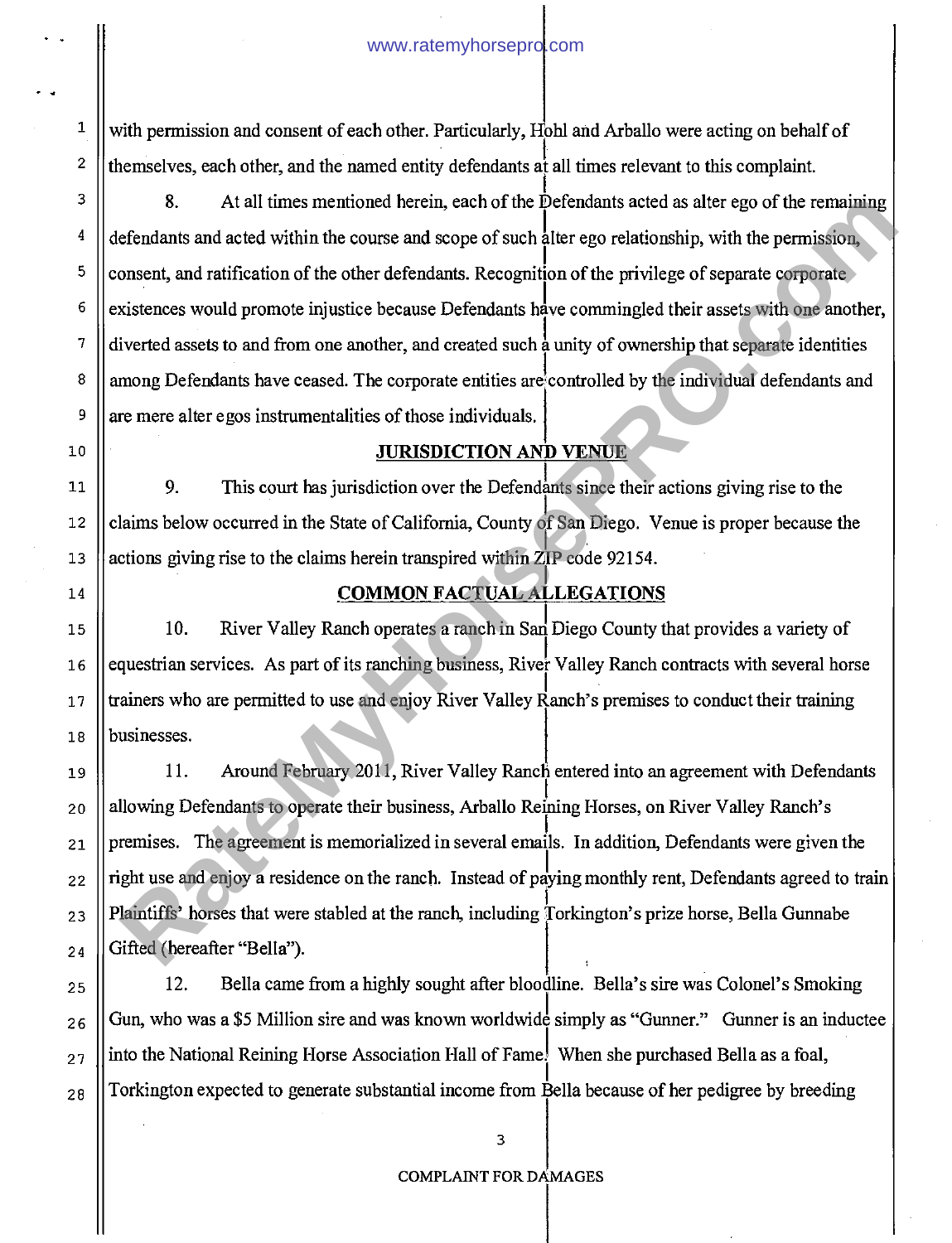1

2

3

4

5

6

7

15

16

17

18

19

20

21

22

23

24

25

26

27

28

Bella and selling her eggs. In about July 2013, Gunner died prematurely leaving Bella as one of a few horses with Gunner's bloodline, which further increased Bella's value and the value of her offspring and eggs. Like her sire Gunner, Bella became very successful in horse reining competitions.

13. In about April 2013, Torkington heard rumors from other competitors that Defendants were using abusive training techniques on the horses they trained at River Valley Ranch. Upon hearing these rumors, Torkington personally inspected and photographed each horse at River Valley Ranch for any injuries or signs of abuse. Torkington found no signs of abuse.

8 9 10 11 12 13 14 14. In July 2013, while Plaintiffs were competing in a reining competition in El Cajon, California, San Diego County, Department of Animal Services ("Animal Services") Control Officer, Tiffany Mushet, served Defendants with notice of a complaint that had been anonymously filed with Animal Services alleging Defendants had abused horses they trained at River Valley Ranch. Animal Control Officer Mushet inspected the horses at the competition and found no signs of abuse. Two days later, Plaintiffs hired an independent veterinarian to inspect all of the horses at River Valley Ranch for any signs of abuse to investigate the anonymous complaint. The results were negative. ggs. Like her sire (unner, Bella became very successful in horse reining competitions.<br>
13. In about April 2013, Torkington heard rumors from other competitions.<br>
13. In about April 2013, Torkington the horses they trained

15. Around this same time, Torkington met with Arballo and he denied that he or Hohl had abused any horses at River Valley Ranch. Torkington advised Arballo that she may have to terminate Defendants' contract at River Valley Ranch because, whelher the negative attention was warranted or not, it was hurting River Valley Ranch's business. From this point on, Defendants' attitudes toward Torkington became very hostile and resentful.

16. The animosity grew even more in August  $2013$  when Defendants' dog bit Bella and caused several open gashes on Bella's nose. After a heated conversation, Torkington told Defendants to never let their dog near any of Plaintiffs' horses again.

17. In early September 2013, Torkington discovered a bump on Bella's head after a training session with Defendants. When confronted, Defendants denied having any knowledge of how the bump occurred. After Torkington continued to press the issue, Defendants finally admitted that they had Bella "bitted up" in the round pen when she struck her head. "Bitting up" a horse is a controversial and potentially dangerous technique that involves putting a bit in the horse's mouth and tying the reins to the horse's saddle in such a manner that the horse's neck is permanently bent back towards its rear.

#### COMPLAINT FOR DAMAGES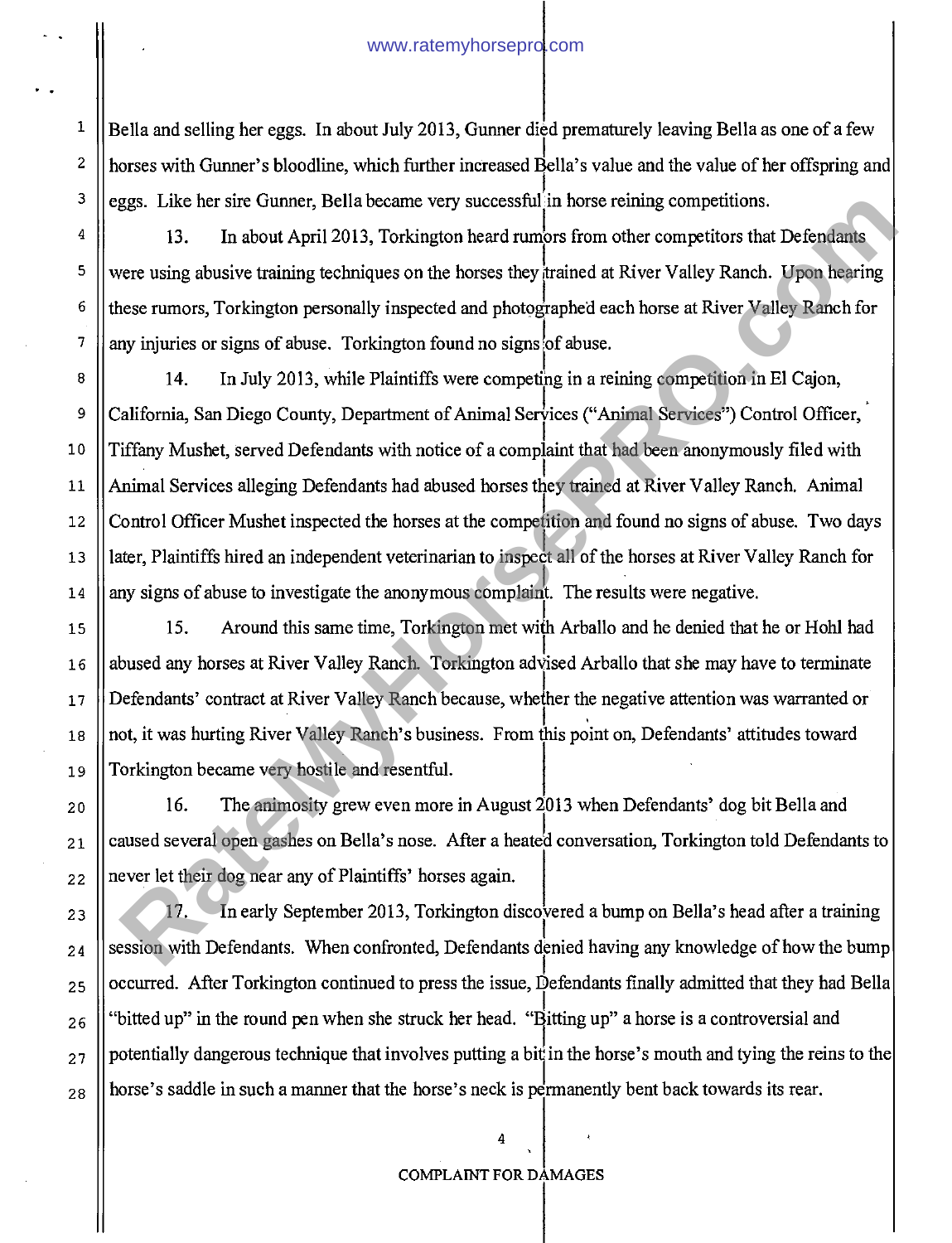18. Torkington was furious when she learned that Defendants had used the technique on Bella because Torkington had previously told Defendants she was not comfortable with the controversial technique being use on any horses at the ranch, including Plaintiffs' horses. Torkington was also furious because Defendants had initially tried to cover up Bella's injury, and because she had learned that Defendants had allowed their dog to be unleashed around Bella after it had already bit Bella's nose. Torkington told Defendants that they were never to touch any of her horses again unless she was present. Torkington then set up scheduled times for training sessions with Bella when she knew she would be available to supervise Defendants. This confrontation increased Defendants' animosity toward Plaintiffs.

19. After the incident in early September 2013, Plaintiffs began taking the steps necessary to terminate Defendants' contracts and remove Defendants from the residence on the property.

20. On September 21, 2013, before Plaintiffs had the chance to effectively terminate Defendants' contract and evict them from the residence on the ranch property, Torkington left the ranch property for a short period of time to attend to business matters. While Torkington was gone, Defendants removed Bella from her stable without Torkington's knowledge or consent. Defendants then bitted up Bella with a shank bit<sup> $\ell$ </sup> and inexplicably left Bella unsupervised inside a round pen in this contorted position.

18 19 20 21 22 23 24 21. Shortly thereafter, Bella was found lying on the ground with her reins still tied to her saddle, barely conscious, nose severely maimed, and blood coming out of her ear. Witnesses said that they found Arballo whipping Bella while she lay immobile on the ground when they arrived at the scene. Another witness called Torkington on her cell phone and relayed the news, which caused Torkington to drop what she was doing rush back to the ranch. Another trainer at the ranch called a veterinarian to come to Bella's aid. The efforts to revive Bella were unsuccessful and the veterinarian was forced to euthanize Bella to prevent any further suffering. ontroversial technique being use on any horses at the ranch, meluding Plantill's' horses. Torkington<br>
and a furtions because Defendants had initially ried to cover up Bella's injury, and because she had<br>
rearned that Defen

22. News of Bella's death was aired on the local news and detailed in several equestrian publications and quickly spread throughout the horse community in Southern California, and across the

26 27

28

25

1

2

3

4

5

6

7

8

9

10

11

12

13

14

15

16

<sup>&</sup>lt;sup>1</sup> A shank bit is a type of bit that uses leverage to increase the pressure of the bit in a horse's mouth. When using a shank bit, one pound of pressure on the reins may exert substantially more pounds of pressure on the bit in the horse's mouth.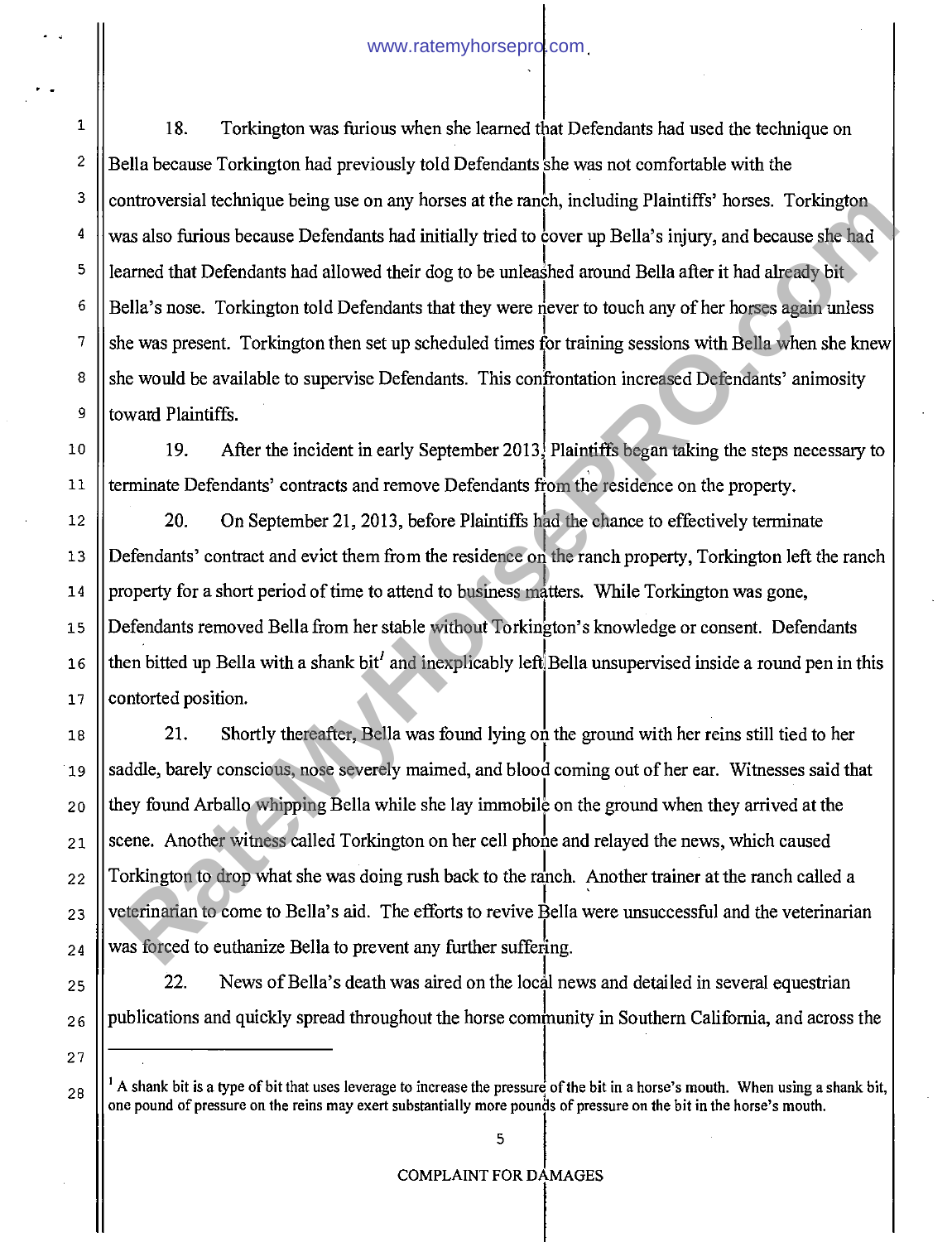United States. As a direct result of Defendants' actions, almost every one of the tenants removed his or her horse from River Valley Ranch and stopped paying monthly dues. This completely decimated River Valley Ranch's business, which is now close to bankruptcy despite its best efforts to stay afloat.

23. On September 8, 2014, San Diego's District Attorney filed felony animal abuse charges against Arballo under California Penal Code section 597 for his actions that led to Bella's death. *See,*  San Diego Superior Court Case No. CS274467.

### **FIRST CAUSE OF ACTION**

**Negligence (Including Gross Negligence, Recklessness, and Willful Misconduct) (Plaintiffs Against Defendants and Does 1 - 100)** 

24. Plaintiffs hereby incorporate the allegations set forth above in paragraphs 1 through 23 as though they are fully set forth herein.

25. Defendants owed Plaintiffs a duty to act as reasonable trainers would under the circumstances when handling Bella. As independent contractors working on behalf of River Valley Ranch, Defendants also owed a general duty to use reasonable care to prevent damage to persons whom Defendants may reasonably expect to be affected by their work..

26. The actions relating to Defendants' abusive training practices while operating at River Valley Ranch and Defendants' actions that ultimately killed Bella were negligent, grossly negligent, reckless and/or intentional, and amount to breaches of the duties that Defendants owed to Plaintiffs.

27. As a direct and proximate result of Defendants' negligence, gross negligence, recklessness and/or intentional misconduct, Torkington has suffered serious injury, including, but not limited to, general damages, special damages, loss of profits, attorney's fees, and severe emotional distress. Valley Ranch's business, which is now close to bankruptcy despite its best efforts to stay afloat.<br>
23. On September 8, 2014, San Diego's District Attomey filed felony nnimal abuse charges<br>
23. On September 8, 2014, San Di

28. As a direct and proximate result of Defendants' negligence, gross negligence, recklessness and/or intentional misconduct, River Valley Ranch suffered serious injuries, including, but not limited to, general damages, special damages, loss of profits, and attorney's fees.

29. Defendants' actions were grossly negligent, reckless and/or intentional, were done without regard for humanity, and caused wrongful harm to an animal. Plaintiffs are therefore entitled to an award of exemplary damages against Defendants pursuant to California Civil Code section 3340.

1

2

#### COMPLAINT FOR DAMAGES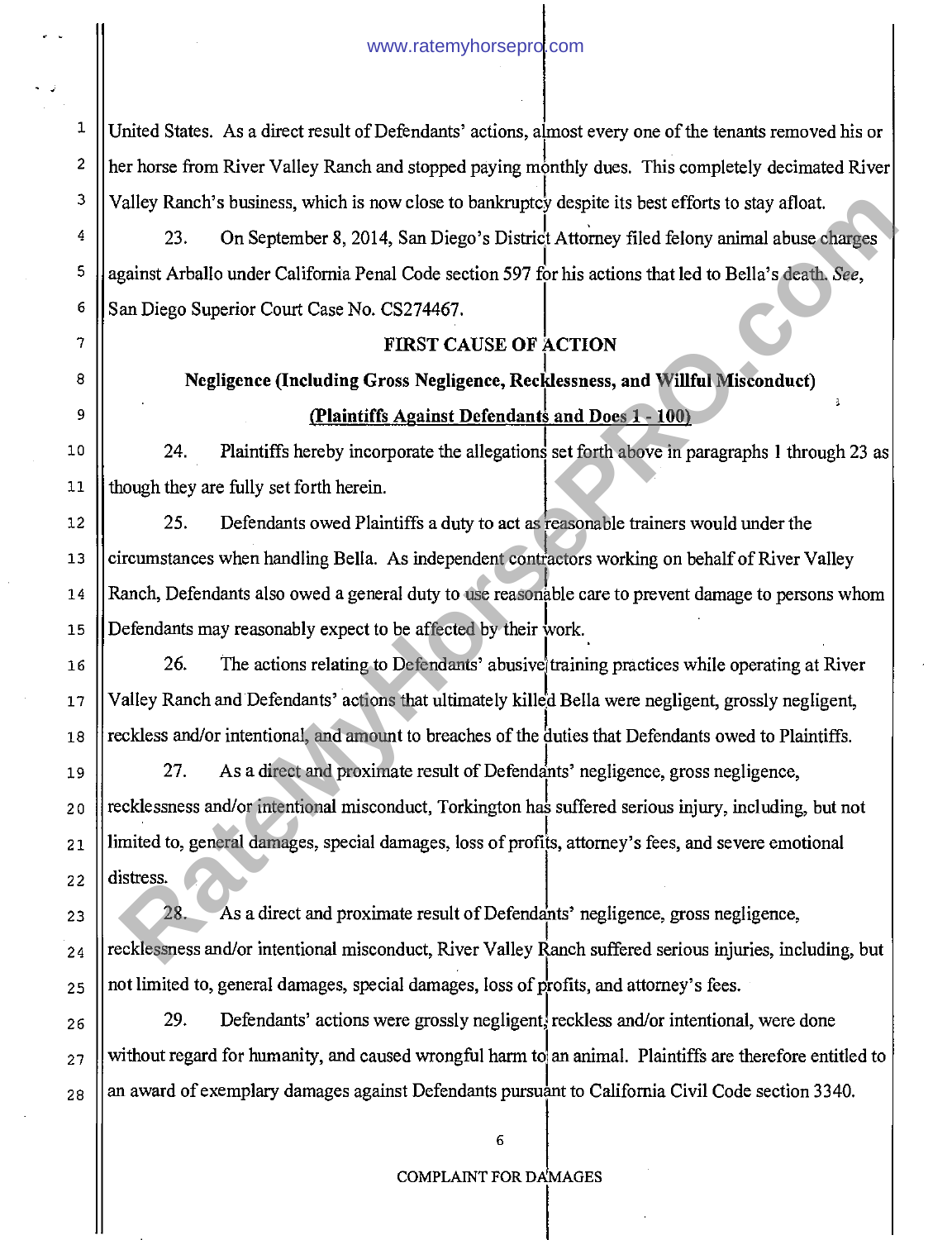1

2

3

4

5

6

7

8

9

10

11

15

16

17

18

19

20

21

22

23

24

25

26

27

28

# **SECOND CAUSE OF ACTION**

### *Negligence Per Sc*

# **(Plaintiffs Against Defendants and Does 1 - 100)**

30. Plaintiffs hereby incorporate the allegations set forth above in paragraphs 1 through 29 as though they are fully set forth herein.

31. California Penal Code section 597 provides that "every person who maliciously and intentionally maims, mutilates, tortures, or wounds a living animal, or maliciously and intentionally kills an animal, is guilty of a crime punishable pursuant to subdivision (d)." **Rates of the Constraints of the Constraints and Does 1 - 100)<br>
30. Plaintiffs hereby incorporate the allegations set forth above in panagraphs 1 through 29 as<br>
bough they are fully set forth herein.<br>
31. California Penal** 

32. Bella's injury and death in this case was an occurrence the nature of which California Penal Code section 597 was designed to prevent and Plaintiffs and Bella are within the class of persons whom such statutes and regulations are intended to protect.

12 13 19 33. As a direct and proximate result of Defendants' violation of California Penal Code section 597, Torkington has suffered serious injury, including, but not limited to, general damages, special damages, loss of profits, attorney's fees, and severe emotional distress.

34. As a direct and proximate result of Defendants' violation of California Penal Code Section 597, River Valley Ranch suffered serious injuries, including, but not limited to, general damages, special damages, loss of profits, and attorney's fees.

35. Defendants' actions were grossly negligent, reckless and/or intentional, were done without regard for humanity, and caused wrongful harm to an animal. Plaintiffs are therefore entitled to an award of exemplary damages against Defendants pursuant to California Civil Code section 3340.

# **THIRD CAUSE OF ACTION**

# *Trespass to Chattels*

# **(Torkington Against Defendants and Does 1 - 100)**

36. Plaintiffs hereby incorporate the allegations set forth above in paragraphs 1 through 35 as though they are fully set forth herein.

37. At all relevant times mentioned herein, Torkington owned Bella.

38. Defendants intentionally interfered with Torkington's use and possession of, and caused damage to, Bella.

COMPLAINT FOR DAMAGES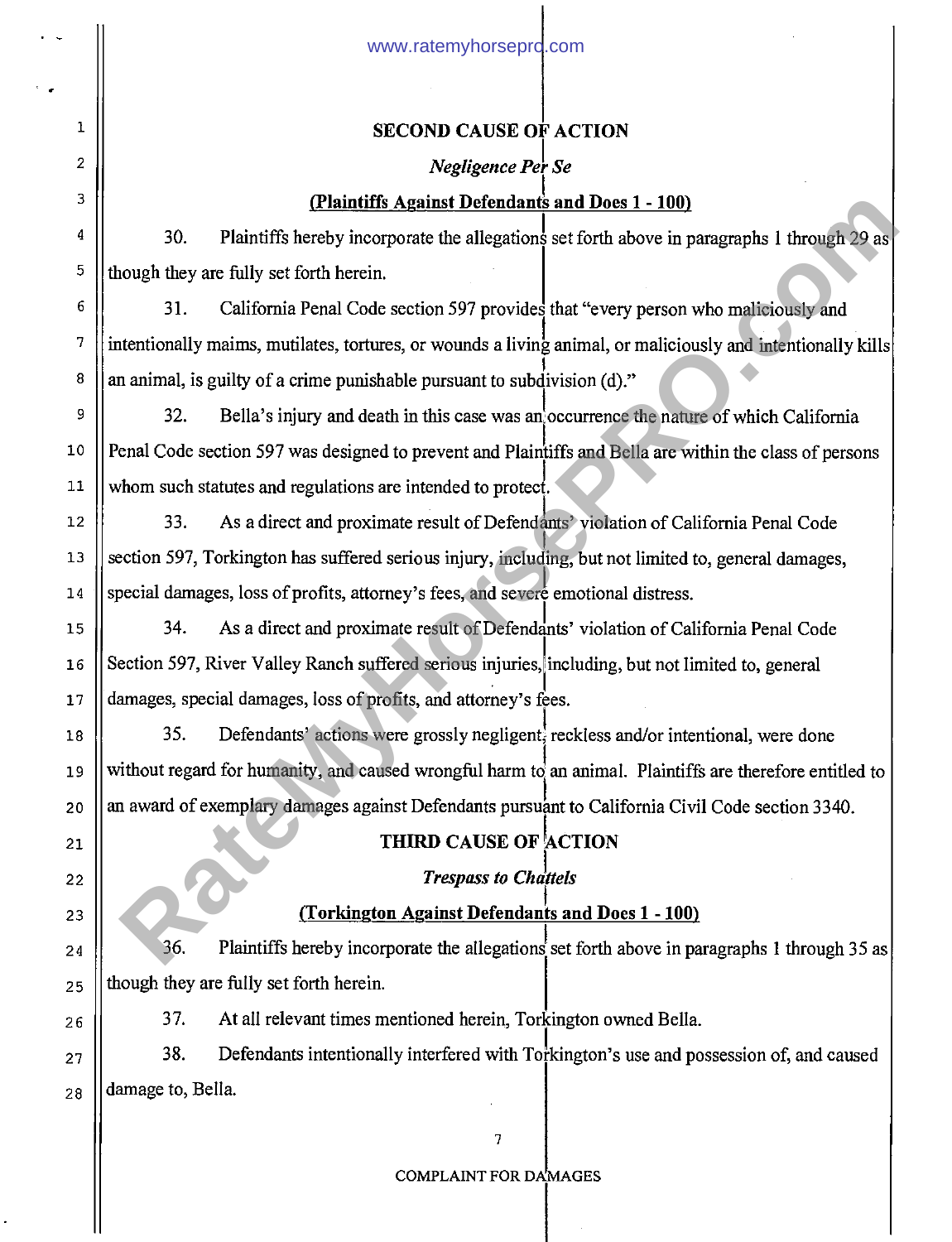39. Torkington did not consent to Defendants' nterference or damage to Bella. 40. Defendants' actions were a substantial factor in causing harm to Torkington, including general damages, special damages, loss of profits, and severe emotional distress. 41. Defendants' actions were grossly negligent, reckless, and/or intentional, were done without regard for humanity, and caused wrongful harm to an animal. Plaintiffs are therefore entitled to an award of exemplary damages against Defendants pursuant to California Civil Code section 3340. **FOURTH CAUSE OF ACTION**  *Conversion*  **(Torkington Against Defendants and Does 1 - 100)**  42. Plaintiffs hereby incorporate the allegations set forth above in paragraphs 1 through 41 as though they are fully set forth herein. 43. At all relevant times mentioned herein, Torkington owned Bella. 44. Defendants intentionally and substantially interfered with Torkington's property by taking possession of and killing Bella. 45. Torkington did not consent to Defendants' actions. 46. As a result of Defendants' actions, Torkington has suffered harm. 47. Defendants' conduct was a substantial factor in causing Torkington's harm. 48. Defendants' actions were grossly negligent and/or intentional, were done without regard for humanity, and caused wrongful harm to an animal. Plaintiffs are therefore entitled to an award of exemplary damages against Defendants pursuant to California Civil Code section 3340. **FIFTH CAUSE OF ACTION**  *Intentional Infliction of Emotional Distress*  **(Torkington Against Defendants and Does 1 - 100)**  49. Plaintiffs hereby incorporate the allegations set forth above in paragraphs 1 through 48 as though they are fully set forth herein. 50. Due to the rising contentiousness between themselves and Torkington, and because of Torkington's threats of terminating Defendants' contract, Defendants intended to cause harm to Torkington's horse by bitting up Bella and leaving her alone in a round pen. Defendants knew that 8 1 2 3 4 5 6 7 8 9 10 11 12 13 14 15 16 17 18 19 20 21 22 23 24 25 26 27 28 **Example 2018** are all damages, loss of profits, and severe emotional distress.<br>
41. Defendants' actions were grossly negligern, reckless, and/or intentional, were done<br>
Aribout regard for humanity, and caused worspful har

www.ratemyhorsepro.com

#### COMPLAINT FOR DAMAGES